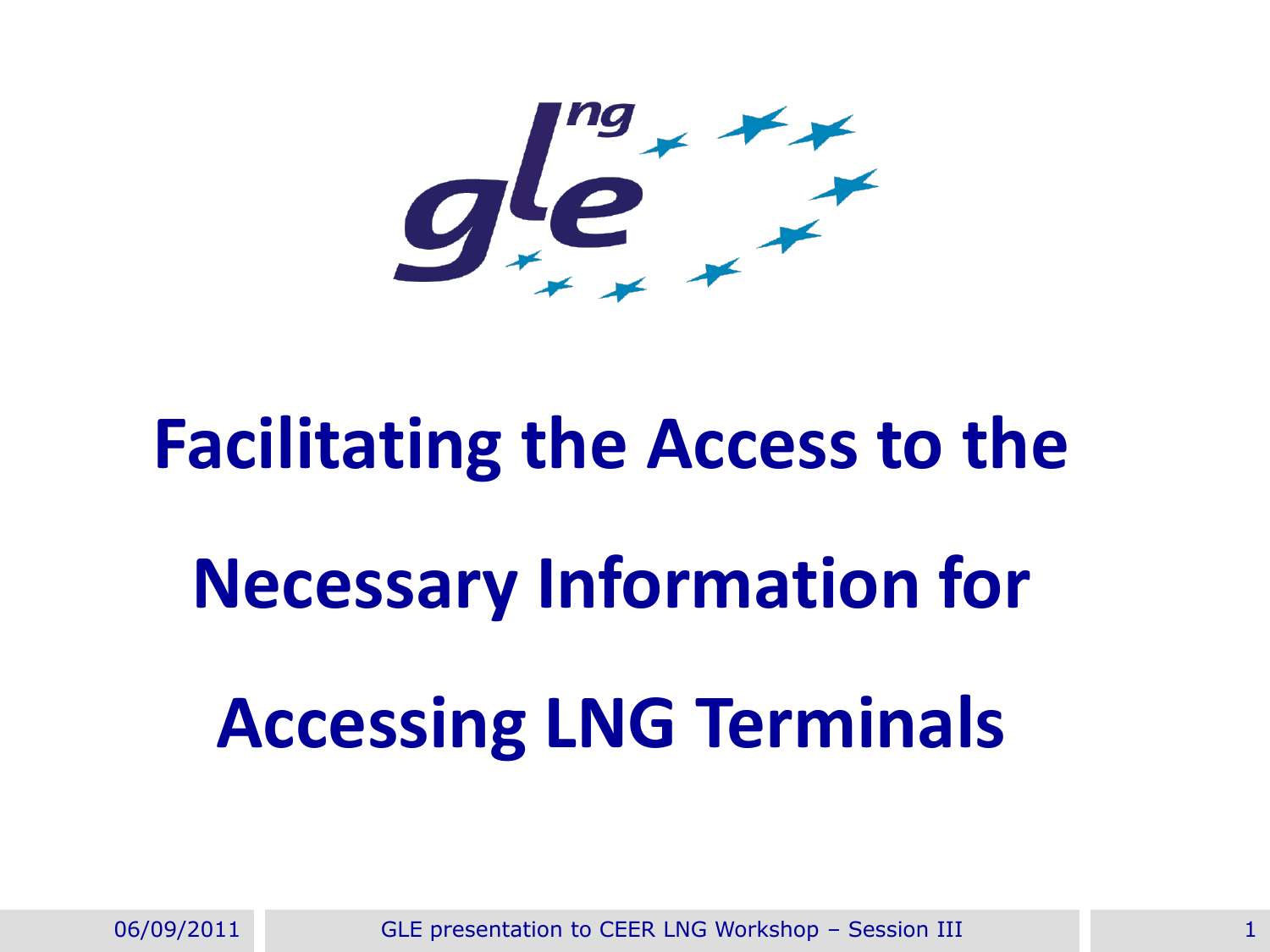



**Gas LNG Europe** 

- **1. Access to LNG terminals requires specific skills, in relation with the nature of LNG market, safety in port, batch supplies …**
- **2. LSOs are currently publishing the right level of information:**
	- **LSOs publish a lot of information regarding access conditions, technical characteristics and procedures, operational data…**
	- **According to Regulation 715/2009, LSOs are now even more transparent by making public additional information.**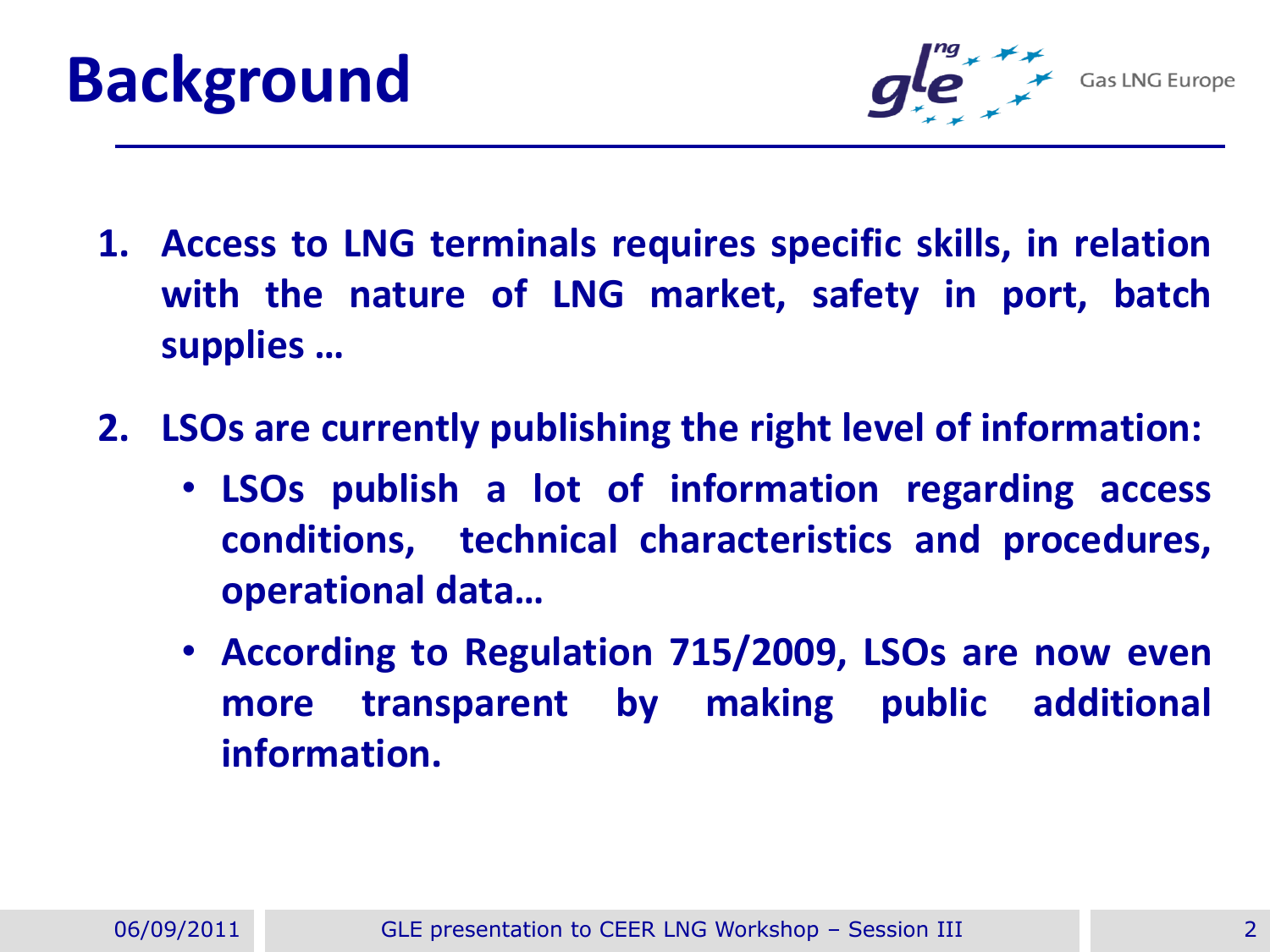

**Gas LNG Europe** 

- **3. Following a recommendation of the CEER study on CMP & AHM in the European LNG terminals and in order to make easier for shippers, in particular the new ones, the access to the great amount of information, GLE has developed in cooperation with CEER:**
	- **a "transparency facilitating tool" in the form of a harmonized template**
	- **that will be proposed by the LSOs as a "gate" on their websites.**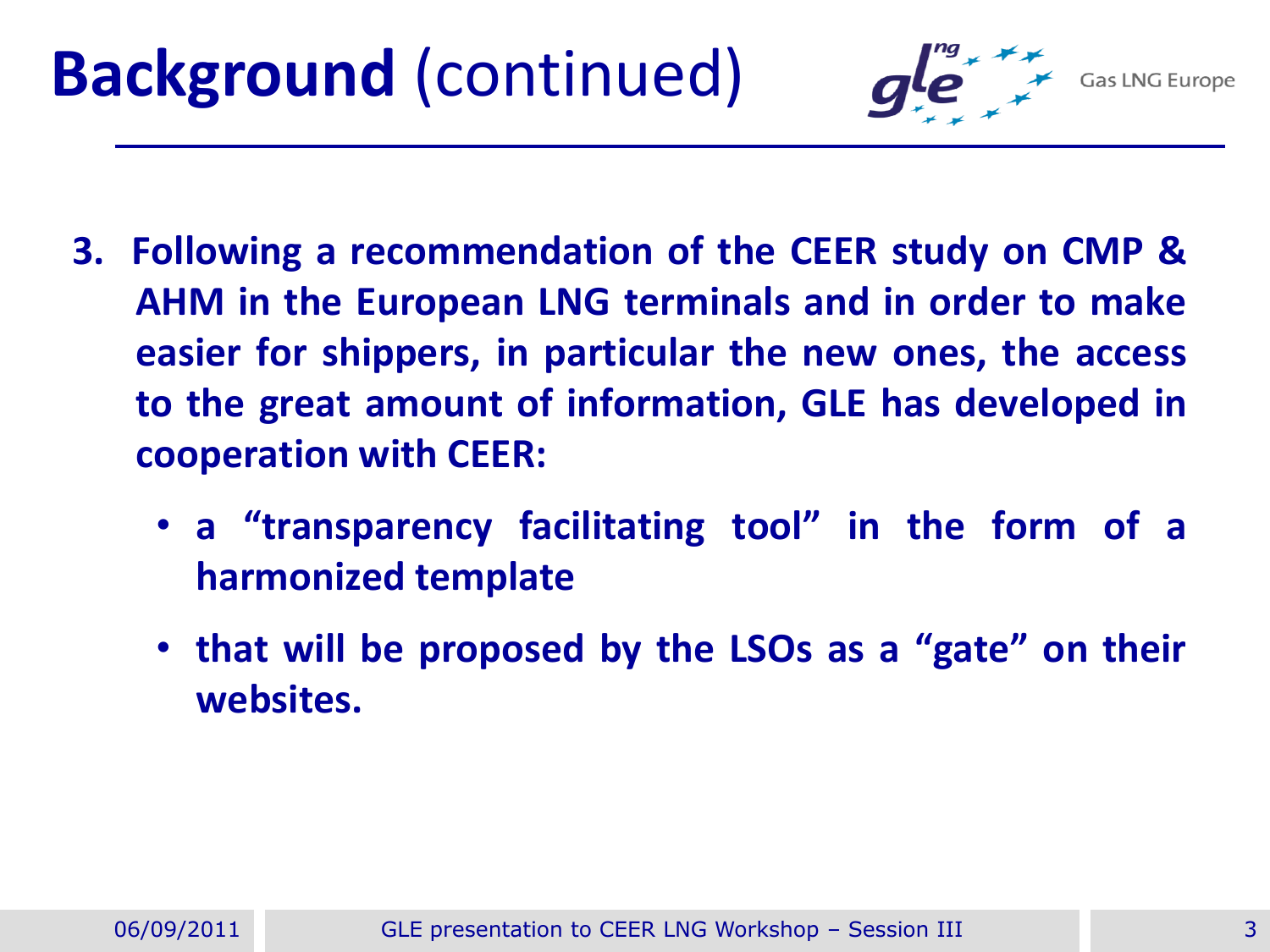#### **Objectives and Principles**

**Gas LNG Europe** 

**Facilitate the access to the information by the mean of a common harmonized tool (***Common Template***)**

- **installed on a relevant page of each LSO website (home page or any other appropriate page)**
- **allowing people to be easily directed via hyperlinks to the necessary information for accessing the LNG terminal**
- **respecting the diversity of business models and regulatory conditions**
- **making the already existing information on our websites more accessible to the market**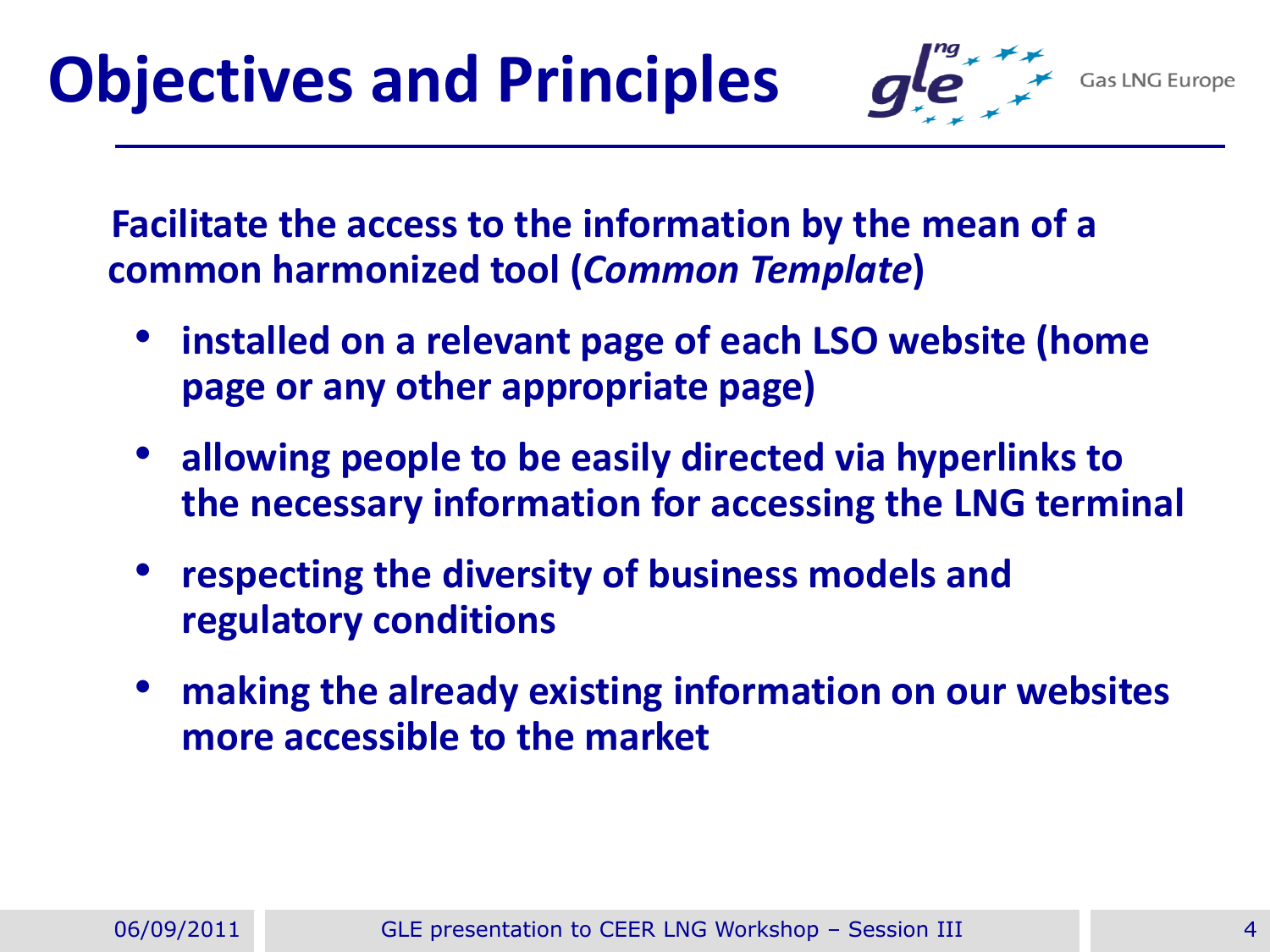#### **Structure**



**Gas LNG Europe** 



GLE 5 06/09/2011 GLE presentation to CEER LNG Workshop – Session III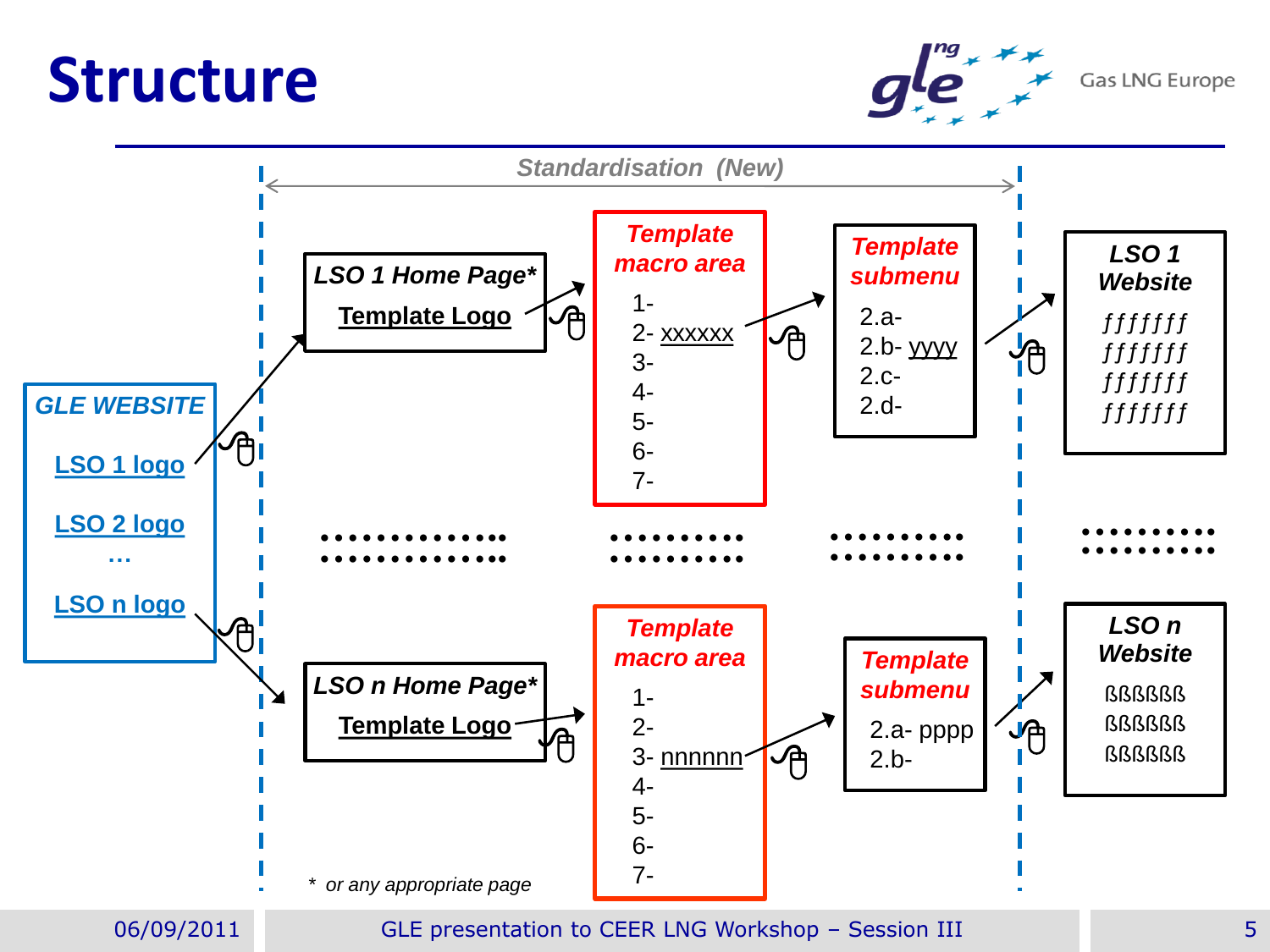



**Gas LNG Europe** 

- **1 - Terminal characteristics**
- **2 – How to become a customer / user**
- **3 - Capacities**
- **4 - Tariff**
- **5 - Legal documentation**
- **6 - Contacts**
- **7 – Miscellaneous and historic data**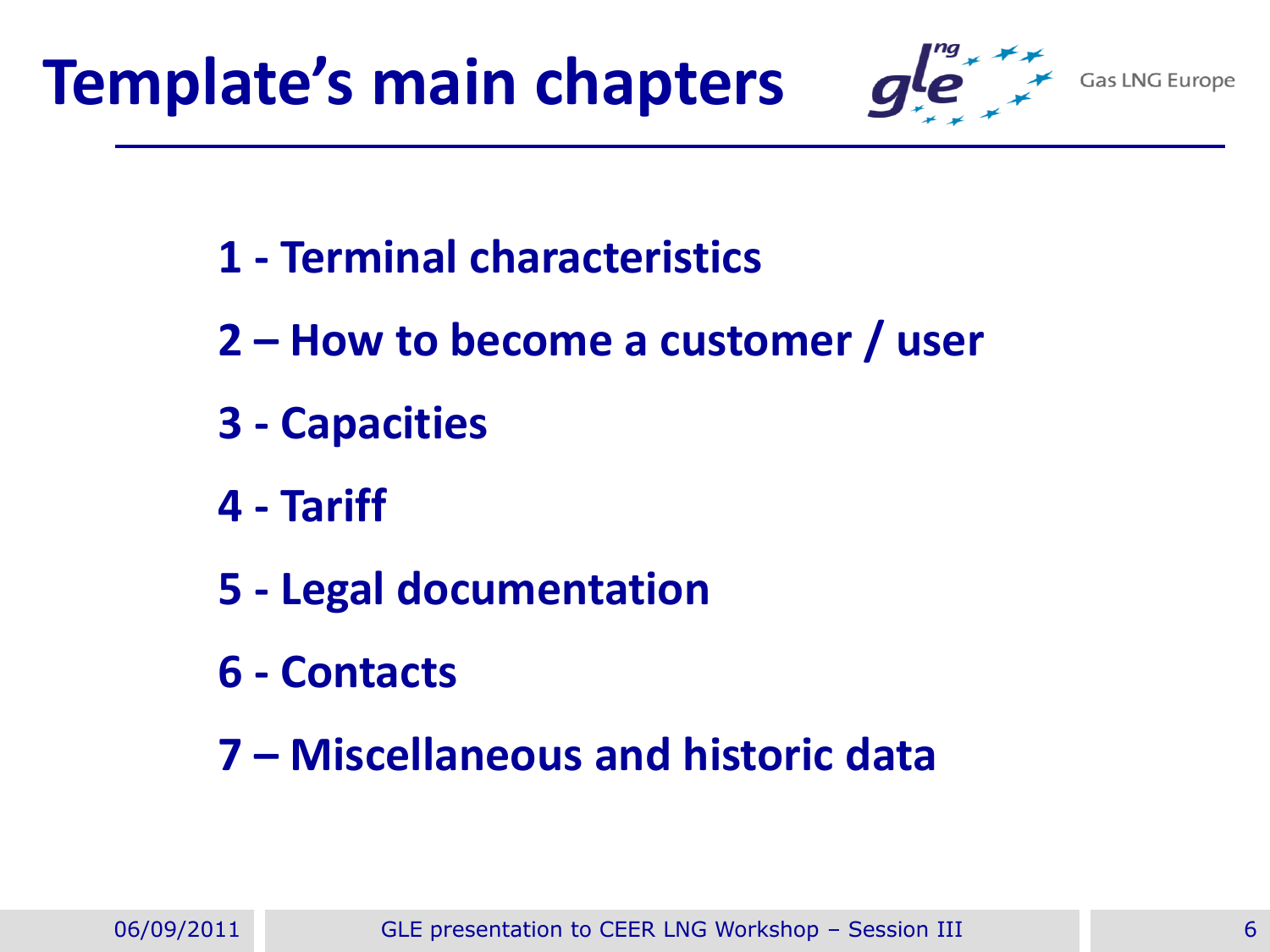### **Template definition (I)**



**Gas LNG Europe** 

|                |                                         | Submenu                                                                                  | Topics addressed $(*)$ $(**)$                                                                                                                                                                                                                 |
|----------------|-----------------------------------------|------------------------------------------------------------------------------------------|-----------------------------------------------------------------------------------------------------------------------------------------------------------------------------------------------------------------------------------------------|
|                | <b>TERMINAL CHARACTERISTICS</b>         | Facilities main characteristics                                                          | Location<br>LNG Terminal Nominal Annual Capacity (bcm $(y)$ )<br>Regasification Max hourly (mcm/h)<br>LNG Storage capacities (m3 LNG)<br>Max LNG ship class size (m3 GNL)<br>Number of tanks<br>Number of jetties<br>Min sea depth along side |
|                |                                         | Service description                                                                      | Information from port authorities<br>Basic services (bundled, unbundled)<br>Other services (truck loading, ship loading, cooling)                                                                                                             |
| $\overline{2}$ | <b>HOW TO BECOME A</b><br>CUSTOMER/USER | <b>Gas quality</b><br>Main steps for applying for access Shipper's license if neceessary | Quality specification<br>Contrat signature and condition<br>Capacity request procedures                                                                                                                                                       |
|                |                                         | Contract information                                                                     | <b>Structure and content</b><br>Link to contracts                                                                                                                                                                                             |
|                |                                         | <b>TSO</b> information                                                                   | Link to TSO website                                                                                                                                                                                                                           |
|                |                                         | Ship procedures                                                                          | Certification procedure (vetting, information to be<br>exchange)<br>List of vessels                                                                                                                                                           |

#### GLE 7 06/09/2011 GLE presentation to CEER LNG Workshop – Session III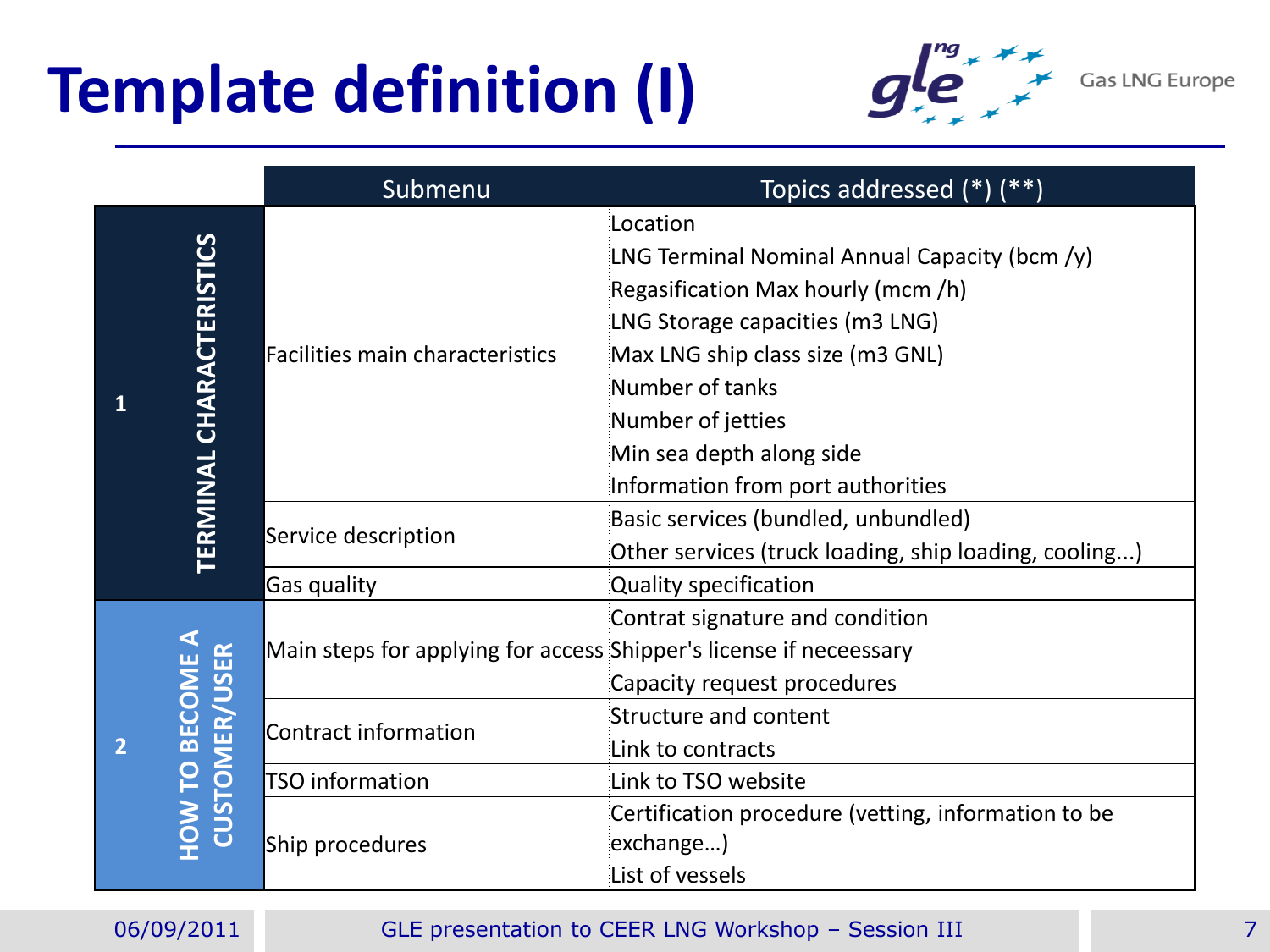## **Template definition (II)**



**Gas LNG Europe** 

|   |                                 | Submenu                         | Topics addressed $(*)$ $(**)$                     |
|---|---------------------------------|---------------------------------|---------------------------------------------------|
| 3 | CAPACITIES                      | Primary market                  | <b>Allocation Rules</b>                           |
|   |                                 |                                 | Availabilities                                    |
|   |                                 | Secondary market                | Allocation rules                                  |
|   |                                 |                                 | Availabilities                                    |
|   |                                 |                                 | List of players (agreed by the shippers themself) |
| 4 | <b>TARIFF</b>                   | <b>Regulated terminals</b>      | Applicable tariffs                                |
|   |                                 |                                 | Tariff calculator                                 |
|   |                                 | <b>Exempted terminal</b>        | Methodology (auctions)                            |
| 5 | <b>OCUMEN</b><br>TATION<br>EGAL | Contracts/Codes                 | Link to contracts (including operational and      |
|   |                                 |                                 | measurement procedures) / codes                   |
|   |                                 | Regulation/legislation          | Link to regulation and legislation                |
| 6 |                                 |                                 | General contact                                   |
|   | <b>ATMOC</b>                    | Contact                         | Commercial contact                                |
|   | scellan<br>istor<br>$\ddot{a}$  | Miscellaneous and historic data | Flow rate                                         |
|   |                                 |                                 | Project and latest infrastructures developments   |

the voluntary publication of information shall not be construed as creating any obligation to make such publication mandatory *\*\* in some cases, the signature of a confidentiality agreement may be required beforehand*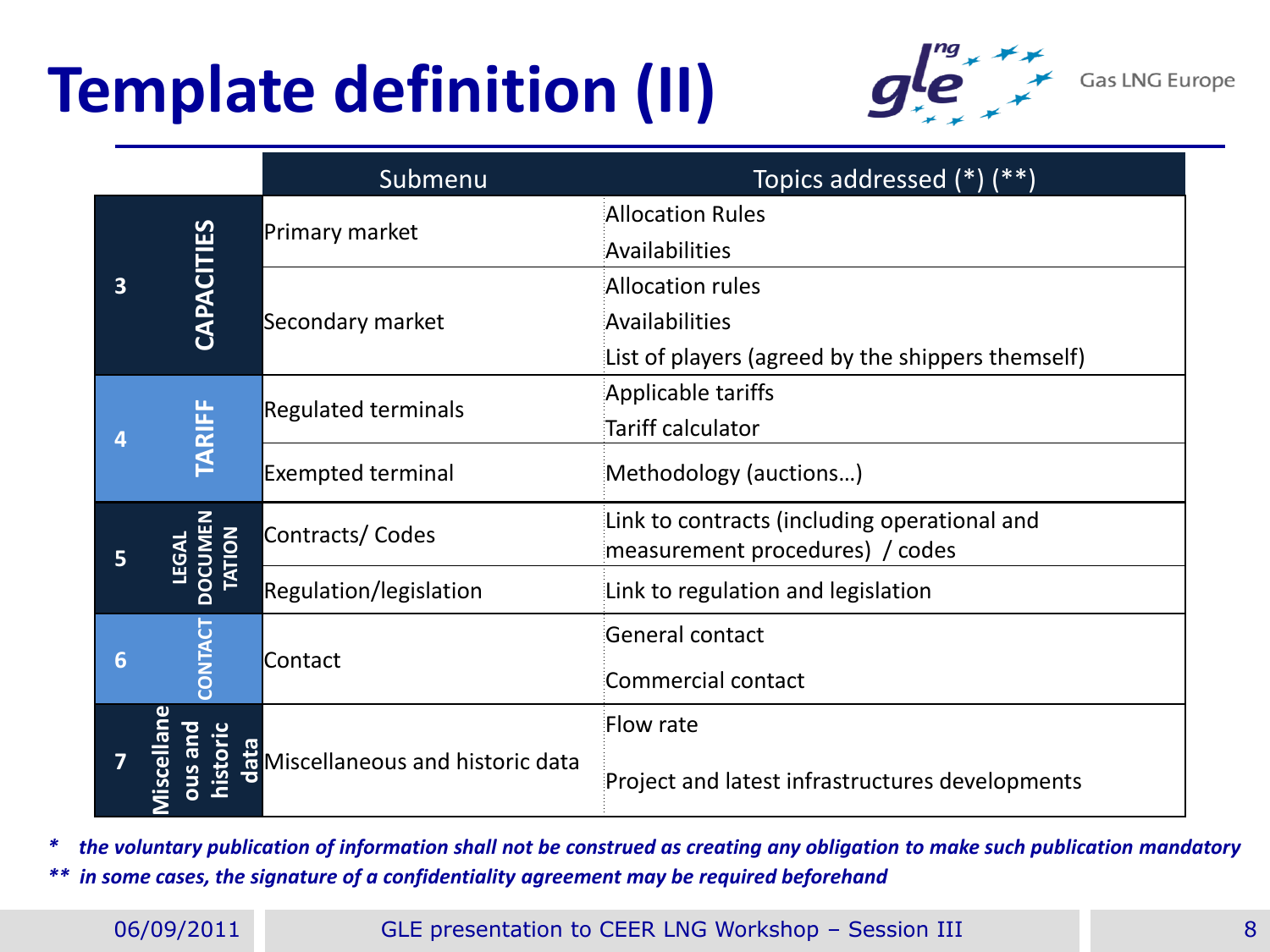#### **Conclusions and next steps**  $g e^{i\theta}$

- **1. According to Regulation 715/2009, LSOs are now even more transparent by making public additional information. LSOs are currently publishing the right level of information.**
- **2. The new common Transparency Template will make it easier for shippers, in particular the new ones, to be directed to the necessary information for accessing LNG Terminals and to understand the accessing rules at each terminal.**
- **3. LSOs to implement the common template in their respective web homepages.**
- **4. GLE to publish the list of links to LSOs' Transparency Templates.**

GLE 9 06/09/2011 GLE presentation to CEER LNG Workshop – Session III